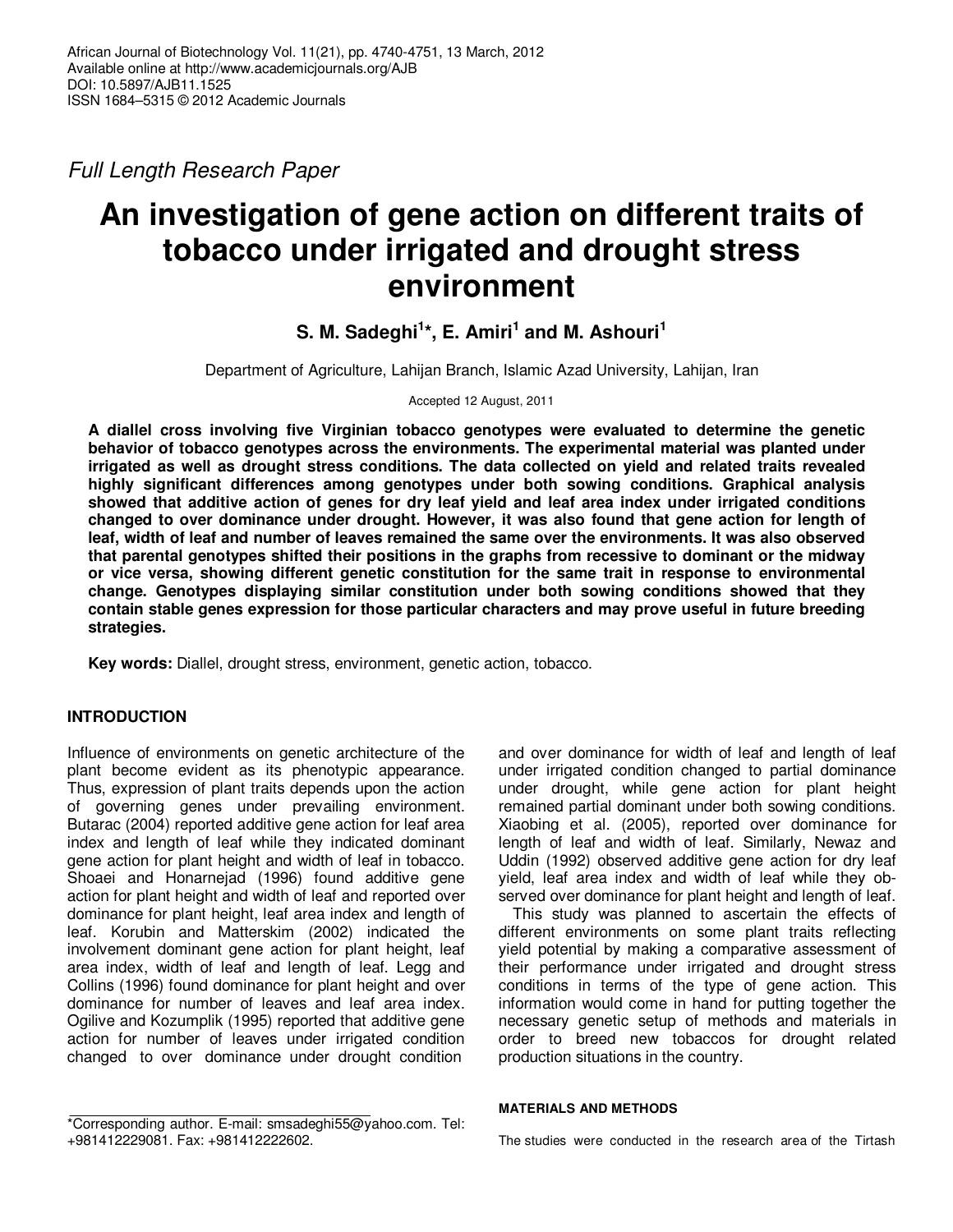|                  |                  | <b>Mean squares</b> |                                                                                                       |       |  |  |  |
|------------------|------------------|---------------------|-------------------------------------------------------------------------------------------------------|-------|--|--|--|
| <b>Character</b> | <b>Condition</b> | Replication         | Genotype                                                                                              | Error |  |  |  |
| Number of leaves | IC               | 1.24                | 13.51**                                                                                               | 1.26  |  |  |  |
|                  | DC               | 1.61                | 15.39**<br>20.43**<br>18.86**<br>14.15**<br>$15.37**$<br>$6.100**$<br>5.346**<br>748.47**<br>538.75** | 1.47  |  |  |  |
|                  | IC               | 0.91                |                                                                                                       | 3.03  |  |  |  |
| Length of leaf   | DC               | 3.75                |                                                                                                       | 4.80  |  |  |  |
|                  | IC               | 0.20                |                                                                                                       | 1.49  |  |  |  |
| Width of leaf    | DC               | 0.10                |                                                                                                       | 0.82  |  |  |  |
|                  | IC               | $1.91*$             |                                                                                                       | 0.430 |  |  |  |
| Leaf area index  | DC               | 1.02                |                                                                                                       | 0.560 |  |  |  |
|                  | IC               | 19.81               |                                                                                                       | 35.39 |  |  |  |
| Plant height     | DC               | 175.91*             |                                                                                                       | 18.14 |  |  |  |
|                  | IС               | 0.03                | $2.57**$                                                                                              | 0.142 |  |  |  |
| Dry leaf yield   | DC               | 0.04                | $2.05**$                                                                                              | 0.06  |  |  |  |

**Table 1.** Analysis of variance for studied traits in a 5  $\times$  5 diallel cross of tobacco.

\*, \*\* P ≤ 0.05 and 0.01, respectively; IC = Irrigated condition, DC= drought condition; +DF for replication, genotypes and error mean squares is 2, 14 and 28, respectively.

Tobacco Research Center, Iran, during 2004 and 2006 cropping season. Five tobacco genotypes namely VE1, Coker254, NC89, K394 and Coker347 were crossed in a half diallel scheme in 2004. For each cross, enough female spikes were emasculated and bagged to avoid contamination with foreign pollen. Pollination with the pollen collected from the specific male parent was done when the ovaries became receptive. Seeds from each cross were harvested and saved separately.

Two experiments, one under irrigated condition and the other under drought stress condition were planted on May 11, 2006. Each experiment was laid out in a triplicated randomized complete block design. All ten  $F_1$ s along with their parents were planted apart in lines of 5 m length. All agronomic application such as, hoeing, weeding, fertilizing were practiced uniformly except irrigation which only was applied to the experiment conducted under irrigated conditions. Data for number of leaves, dry leaf yield, plant height, leaf area index, width of leaf and length of leaf were collected and subjected to basic analysis of variance (steel and Torrie,1985). Graphical analysis of gene action and determination of genetic components of variation were also conducted following Hayman (1954) and Jinks (1954).

# **RESULTS AND DISCUSSION**

Presence of highly significant genotypic difference for all of the characters under irrigated and drought stress conditions (Table 1) allowed the performance of further genetic analysis.

## **Scaling test**

To test the adequacy of additive – dominance model, two

types of scaling tests (regression analysis and analysis of variance of (wr  $+$  vr and wr  $-$  vr) were done separately for the data collected from irrigated and drought stress conditions (Table 2). The results of the scaling tests under irrigated condition indicated that the adequacy of model for number of leaves, dry leaf yield, width of leaf and length of leaf, while the data regarding plant height and leaf area index showed partial adequacy due to the failure of the two scaling tests .Under drought condition, data for all the studied traits displayed complete adequacy. Thus, the whole of the data under irrigated and drought stress conditions were analyzed further to determine the genetic information.

## **Number of leaves**

The study of genetic components of variation (Table 3) showed that additive (D) and dominant (H) components were significant under both planting conditions which indicate the importance of additive as well as dominance effects for the control of number of leaves. However additive effects were more important. An unequal value of  $H_1$  and  $H_2$  indicates the dissimilar distribution of positive and negative genes. The value of F was positive and significant displaying the greater frequency of dominant genes under both environments. The value of the environmental component (E) was non- significant under both sowing conditions. Average degree of dominance under both irrigating conditions was less than 1 (0.7 and 0.6 for irrigated condition and drought condition,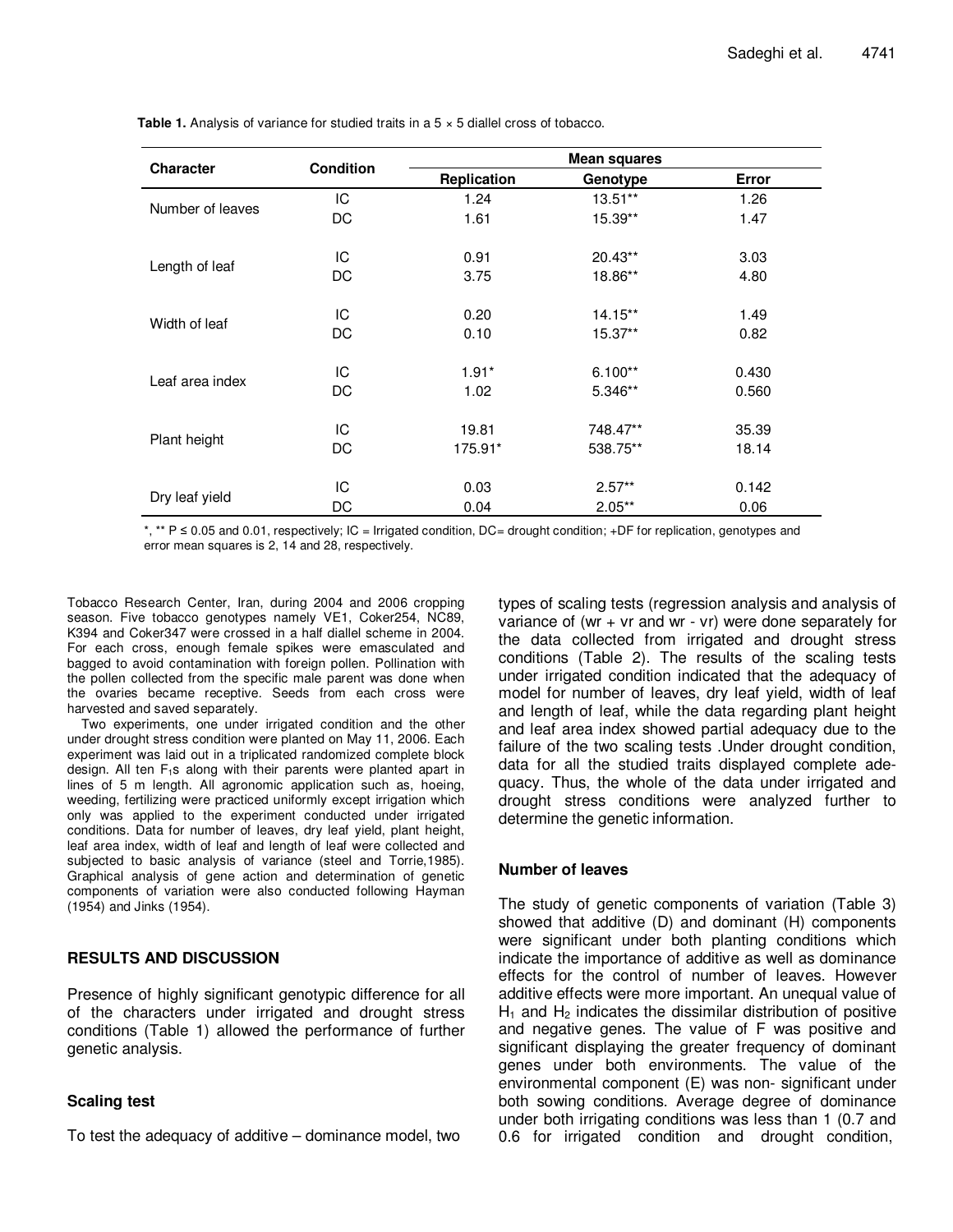|                    |                  | <b>Regression analysis</b> |                          | <b>Analysis of variances</b> |           |                                                                                                                                    |  |  |  |  |
|--------------------|------------------|----------------------------|--------------------------|------------------------------|-----------|------------------------------------------------------------------------------------------------------------------------------------|--|--|--|--|
| <b>Plant trait</b> | <b>Condition</b> | $b=0$                      | $b=1$<br>Wr××Vr<br>Wr-Vr |                              |           | <b>Remark</b>                                                                                                                      |  |  |  |  |
| Number of leaves   | IC               | $***$                      | <b>NS</b>                | $***$                        | <b>NS</b> | Both tests showed adequacy of the                                                                                                  |  |  |  |  |
|                    | DC               | $***$                      | <b>NS</b>                | <b>NS</b>                    | <b>NS</b> | modal.                                                                                                                             |  |  |  |  |
| Length of leaf     | IC               | $***$                      | <b>NS</b>                | <b>NS</b>                    | NS.       | Both tests showed adequacy of the                                                                                                  |  |  |  |  |
|                    | DC               | $^\star$                   | <b>NS</b>                | <b>NS</b>                    | <b>NS</b> | modal.                                                                                                                             |  |  |  |  |
| Width of leaf      | IС               | $***$                      | <b>NS</b>                | <b>NS</b>                    | <b>NS</b> | Both tests showed adequacy of the                                                                                                  |  |  |  |  |
|                    | DC               | $^\star$                   | <b>NS</b>                | <b>NS</b>                    | <b>NS</b> | modal.                                                                                                                             |  |  |  |  |
| Leaf area index    | IC               | $\star$                    | <b>NS</b>                | $***$                        | $***$     | Regression analysis invalidated the<br>modal but analysis of arrays showed                                                         |  |  |  |  |
|                    | DC               | $\star$                    | <b>NS</b>                | $***$                        | <b>NS</b> | adequacy of the modal, thus, data were<br>considered partially adequate. Both<br>tests showed adequacy of the modal.               |  |  |  |  |
| Plant height       | IC               | $^\star$                   | <b>NS</b>                | $***$                        | <b>NS</b> | Both tests showed adequacy of the<br>modal. Regression analysis invalidated                                                        |  |  |  |  |
|                    | <b>DC</b>        | <b>NS</b>                  | <b>NS</b>                | <b>NS</b>                    | <b>NS</b> | the modal<br>but analysis of arrays<br>showed adequacy of the modal, thus,<br>considered<br>data<br>partially<br>were<br>adequate. |  |  |  |  |
| Dry leaf yield     | IC               | $^\star$                   | <b>NS</b>                | $***$                        | <b>NS</b> | Both tests showed adequacy of the                                                                                                  |  |  |  |  |
|                    | DC               | $^\star$                   | <b>NS</b>                | <b>NS</b>                    | <b>NS</b> | modal.                                                                                                                             |  |  |  |  |

**Table 2.** Adequacy test of additive-dominance model for a 5  $\times$  5 diallel cross of tobacco.

\*, \*\* P ≤ 0.05 and 0.01, respectively; IC=Irrigated condition; DC=drought condition; NS=non-significant; b=regression coefficient; Vr=array variance; Wr=covariance of array and parental values.

respectively) indicating an additive type of gene action for the control of number of leaves. Graphical representation of the data (Figure 1a, b) also depicted similar gene action for this trait under irrigated as well as drought stress conditions. Additive gene action for number of leaves was also reported by Shoaei and Honarnejad (1996). However, over dominance was reported by Korubin and Matterskim (2002). Similarly, Gopinath et al. (1996) reported that additive gene action for number of leaves under irrigated condition changed to over dominance under drought stress. Distribution of genotypes (Figure 1a) indicated that the genotype NC89 contained maximum dominant genes for number of leaves under irrigated closely followed by the genotype Coker254, while under drought stress conditions, (Figure 1b) maximum dominant genes for number of leaves were present in the genotype Coker254 followed by the genotype VE1. The varieties VE1 and NC89 contained the least dominant genes under both sowing conditions.

# **Length of leaf**

Data for length of leaf (Table 3) also revealed significant

variation due to both additive and dominance gene effect under both irrigating conditions. Unequal  $H_1$  and  $H_2$ components indicated different distribution of positive and negative genes under irrigated and drought stress conditions. The value of F was positive and nonsignificant under irrigated condition but significant under drought.

Average degree of dominance (2.16 and 2.82 for irrigated condition and drought condition, respectively) and graphical presentation of the data (Figure 2a and b) also depicted an over dominant gene action for length of leaf under both irrigated and drought stress conditions. These results are in conformity to the results of Pandia et al. (1985), and Gopinath et al. (1996), who observed an over dominant gene action for length of leaf. Butarac et al. (2004), however, reported that over dominant gene action for length of leaf under irrigated conditions changed to partial dominance under drought while Shoaei and Honarnejad (1996), observed addictive gene action with partial dominance for this trail. Distribution of array points (Figure 6a and b) indicated that the genotype NC89 contained maximum dominant genes while Coker 254 contained the least dominant genes under both conditions.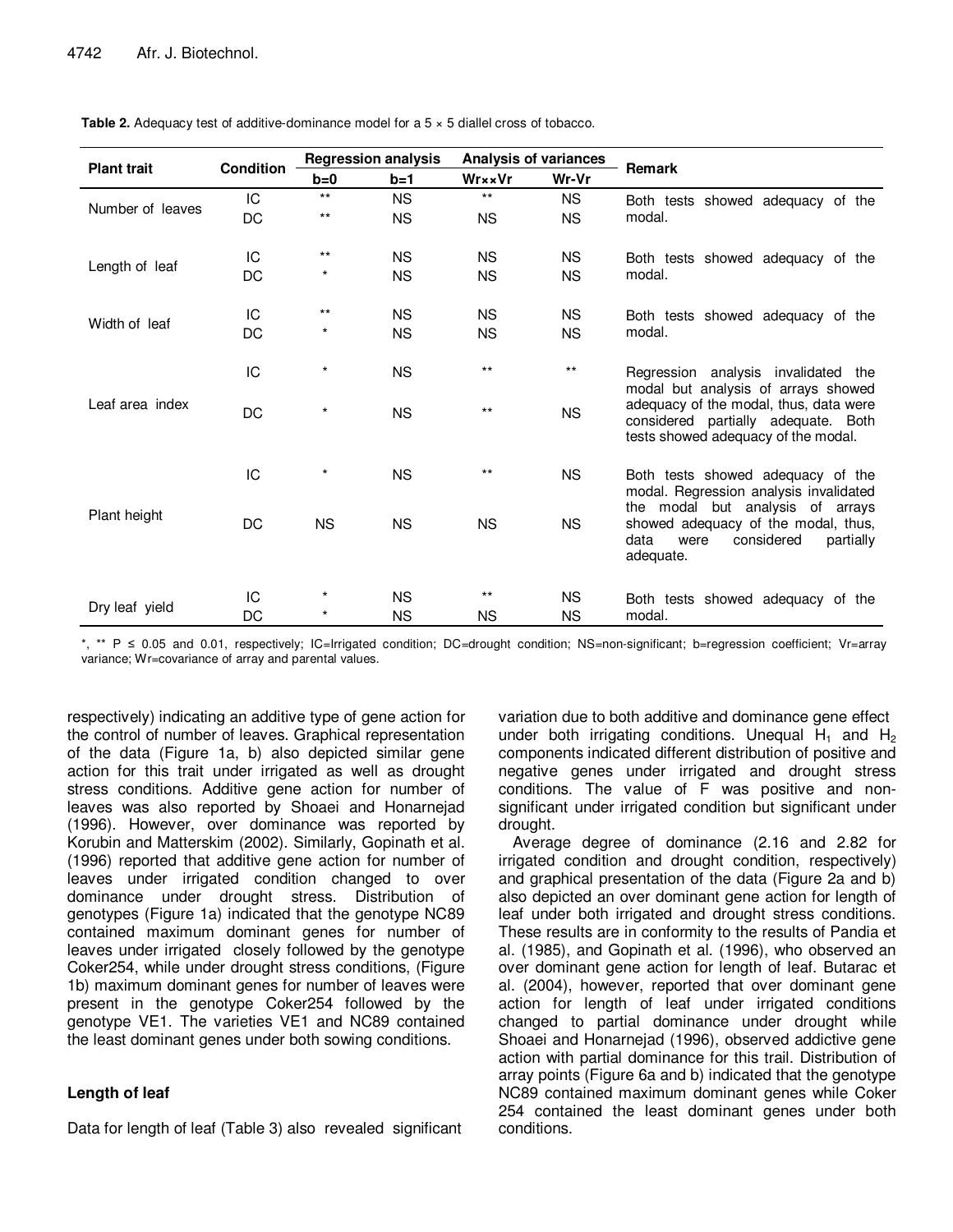| Component      | Number of leaf |                 |                | Length of leaf |                  | Width of leaf   |                | Leaf area index  |                  | <b>Plant height</b> |                  | Dry leaf yield    |  |
|----------------|----------------|-----------------|----------------|----------------|------------------|-----------------|----------------|------------------|------------------|---------------------|------------------|-------------------|--|
|                | IС             | DC              | IС             | DC             | IС               | DC              | ΙC             | DC               | ΙC               | DC                  | IС               | DC                |  |
|                | $28.63*+0.67$  | $44.72*+1.9$    | $6.36*+2.5$    | $2.32*+1.4$    | $4.02 \pm 0.40$  | $44.7* \pm 1.9$ | $8.47* + 0.32$ | $6.68* \pm 1.3$  | $34 \pm 14.9$    | $0.2*+0.06$         | $2.88*+0.11$     | $0.929 + 0.09$    |  |
| H1             | 17.92*±3.61    | $35.74*+2.3$    | 118.8*±27      | $16.40*+2.0$   | $25.01* \pm 4.3$ | $35.7*+5.2$     | $6.90*+0.16$   | $15.5* \pm 0.78$ | $79.1*±5.3$      | $1.3* \pm 0.2$      | 1.14*±0.09       | $5.92*+0.96$      |  |
| H <sub>2</sub> | $16.24*+3.32$  | $22.25*+2.0$    | $91.84*+24$    | $7.70*+1.45$   | $22.05* \pm 3.9$ | $22.2*+4.7$     | $6.43*+0.16$   | $6.92*+0.63$     | $36.7* \pm 3.9$  | $.1*+0.02$          | $3.12* \pm 1.08$ | $5.44*+0.86$      |  |
|                | $36.1*+9.21$   | $9.92*+2.8$     | $17.70 \pm 12$ | $.4* \pm 0.6$  | $-8.24 \pm 3.9$  | $-9.9{\pm}4.8$  | $6.40*+9.3$    | $.62*+0.40$      | $7.4 \pm 7.0$    | $-0.03 \pm 0.2$     | $-1.62 \pm 0.4$  | $-0.51* \pm 0.12$ |  |
|                | 1.2±1.5        | $2.63 \pm 0.79$ | $3.0 + 1.0$    | $0.2 \pm 0.05$ | $1.4 \pm 0.06$   | $3.63*+0.7$     | $3.6 + 1.3$    | $0.03 \pm 0.02$  | $5.52*+0.79$     | $0.1*+0.02$         | $0.14*+0.04$     | $0.07*+0.03$      |  |
| (H1/D)1/2      | 0.70           | 0.60            | 2.16           | 2.82           | 1.02             | 0.60            | 0.83           | .54              | $\overline{.}14$ | 2.30                | 0.76             | 1.23              |  |

**Table 3.** Genetic components of variation for studied traits in 5 <sup>×</sup> 5 diallel cross of tobacco.

IC= Irrigated condition; DC= drought stress condition; D= additive variation; H<sub>1</sub>=variation dominant effect genes; H<sub>2</sub>= variation due to dominant effect of genes correlated for gene distribution; F= relative frequency of dominant and recessive alleles; E= environmental variation,  $(H1/D)^{1/2}$  average degree of dominance; \*significant value

#### **Width of leaf**

Determination of genetic components of variation for width of leaf (Table3) revealed that D and H components were significant under irrigated as well as drought stress conditions.  $H_1$  and  $H_2$  components were unequal which indicated the different distribution of dominant and recessive genes among the parent. The value of F was negative but non-significant under both conditions. The effect of environment was non-significant under irrigated condition and significant under drought stress condition. Under irrigated condition, the average degree of dominance (1.02) (Table 3) showed an over dominant gene action. However, the Wr/Vr graph (Figure 3a) displayed a complete dominance effect. Under drought stress, both the average degree of dominance (0.62) and graphical analysis of the data (Figure 3b) indicated an additive type of gene action. Additive gene action with partial dominance for width of leaf was also reported by Shoaei and Honarnejad (2003) and Newaz and Uddin (1992), while over dominance gene action for this trait was reported by Ogilive and Kozumplik (1995). Ukai (1991) found that never dominant gene action for width of leaf under irrigated conditions changed to partial dominance under drought. Distribution of array points (Figure 3a) depicted that the genotype NC89 was located near to the origin, and so, had the most dominant genes under irrigated condition while Coker347 had the farthest distance from the origin containing the least dominant genes under drought stress condition(Figure 3a). In contrast, Coker347 which had maximum dominant genes was closer to the origin and VE1 with furthest distance to origin had the least dominant genes.

#### **Leaf area index**

Under both condition, the significance of D and H variation (Table 3) for leaf area index was revealed. Unequal values of  $H_1$  and  $H_2$  indicate the different distribution of dominant and recessive genes among the parents. Positive and significant values of F (6.40 and 1.62) indicate the higher frequency of dominant genes under both conditions. Environmental component of variation (E) remained non–significant under both irrigation conditions. Average degree of dominance under irrigated conditions (0.83) and the graphical analysis (Figure 4a) displayed the presence of additive type of gene action for leaf area index. Average degree of dominance (1.54) for leaf area index under drought stress conditions indicated an over dominant type of gene action. Similar gene action was displayed in Wr/Vr graph (Figure 4b) for this trait under study where the regression line cut the Wr – axis below the origin. Over dominant gene action for grains per spike was also reported by Patel et al. (1991), however, Marani and Sachs (1991), and Shoaei and Honarnejad (2003), found additive gene action with partial dominance for leaf area index. Distribution of array points in the graphs indicated the dominant gene distribution in the parental genotypes. It was observed that K394 contained the maximum dominant genes for leaf area index under both conditions. However, Coker347 had the least dominant genes under irrigated condition and NC89 contained least dominant genes under drought stress condition.

#### **Plant height**

Under irrigated condition, dominant gene effects (significant H components) were important for number of plant height. However, unequal distributions of dominant and recessive gene among parents were indicated by unequal values of  $H_1$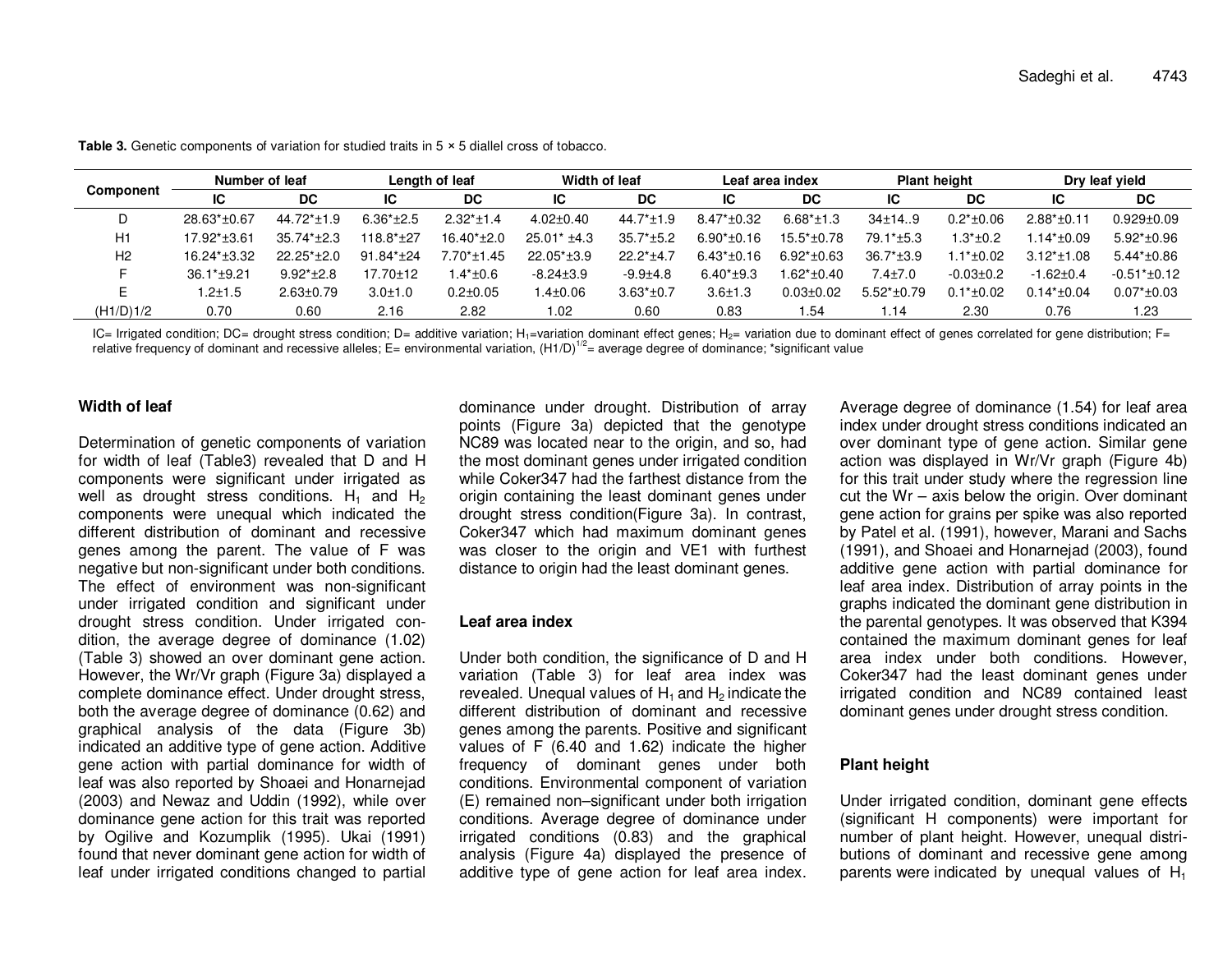

Figure 1. Wr/Vr graph for number of leaves under irrigated (a) and drought stress (b) conditions.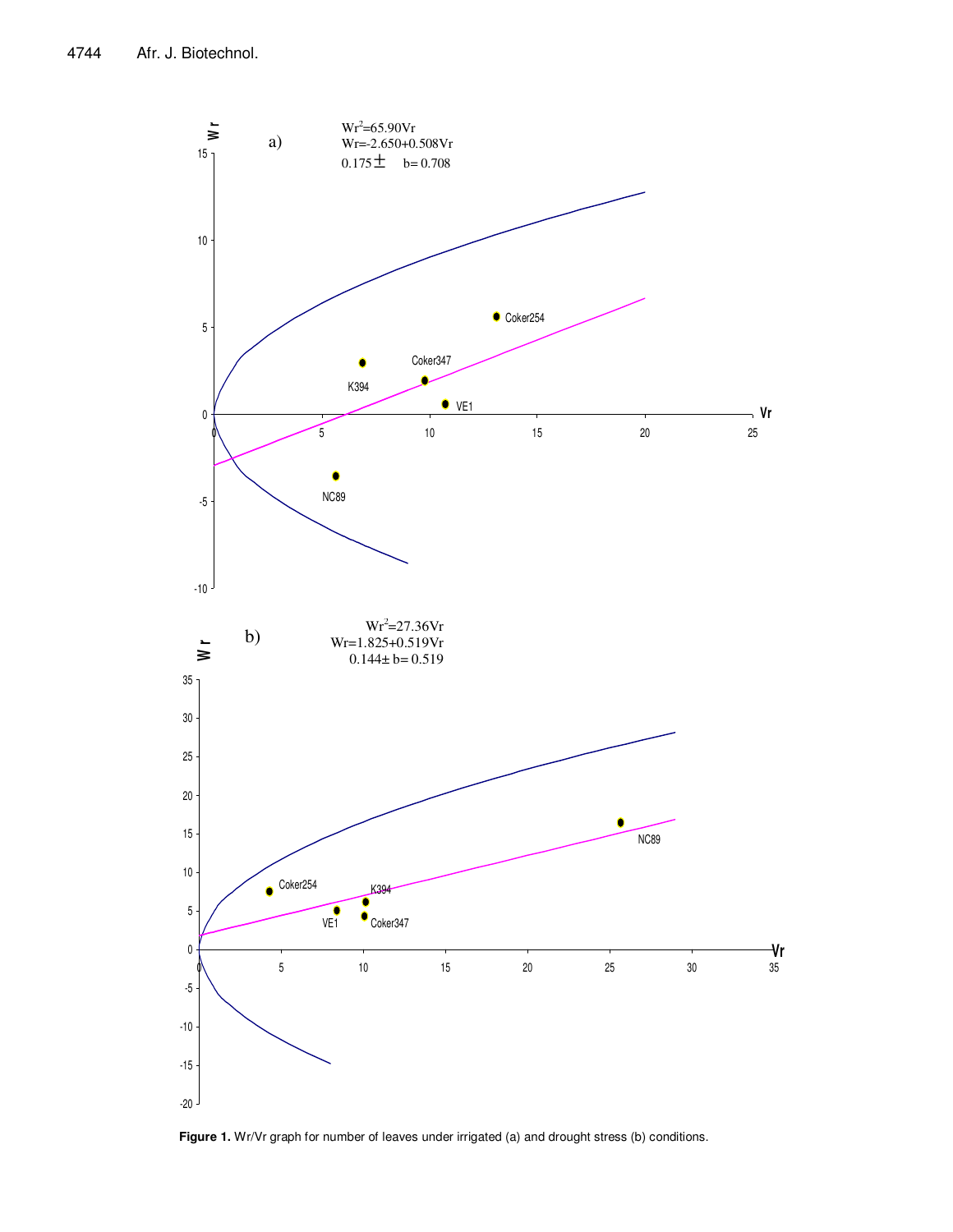

Figure 2. Wr/Vr graph for length of leaf under irrigated (a) and drought stress (b) conditions.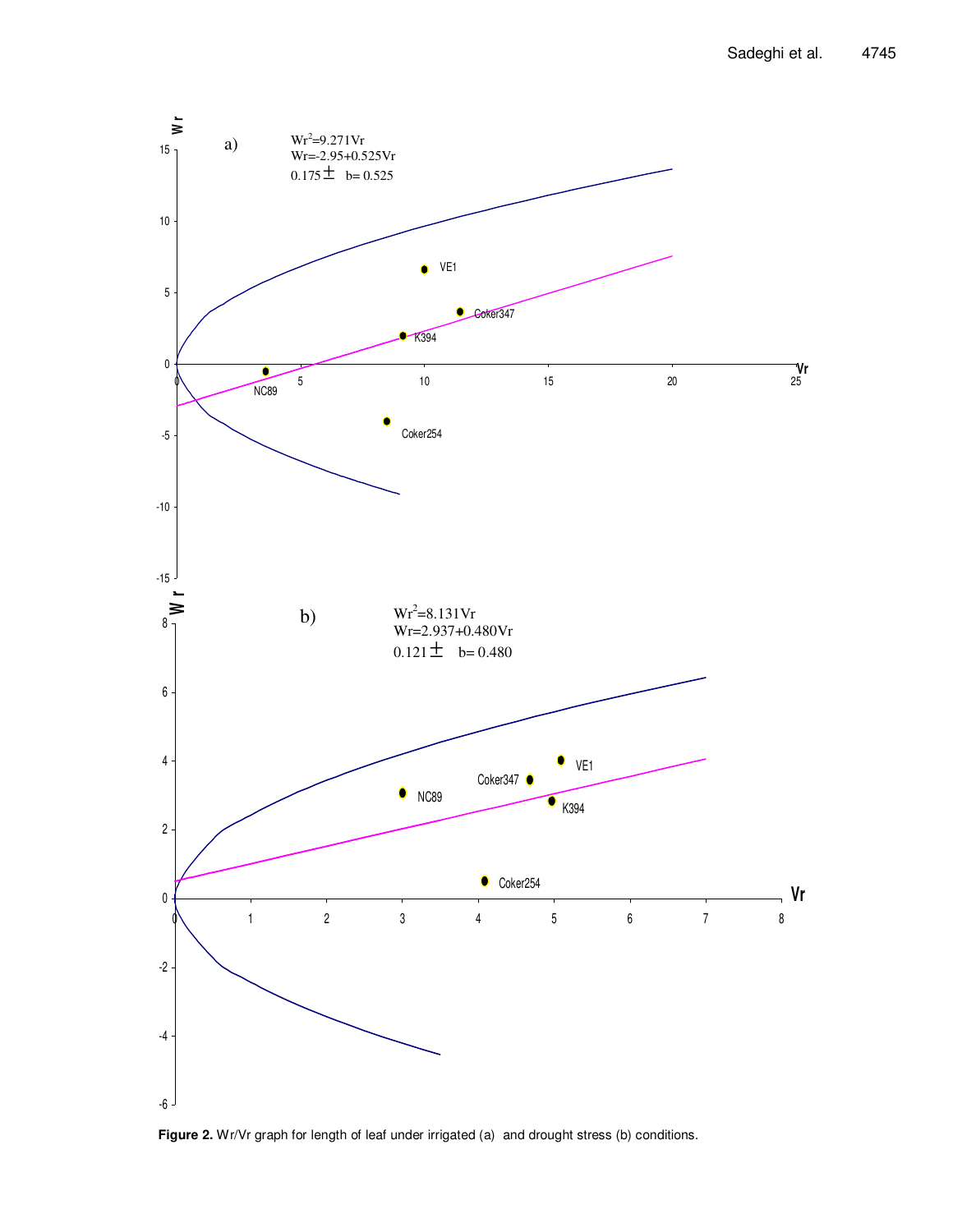

**Figure 3.** Wr/Vr graph for width of leaf under irrigated (a) and drought stress (b) conditions.

and  $H_2$ . The F value was positive but non–significant. Average degree of dominance (1.14) also displayed an over dominance type of gene action which controls the trait expression.

Genetic components of variation under drought stress

revealed significant additive as well as dominant variation. Unequal values of  $H_1$  and  $H_2$  displayed asymmetry of gene distribution among the parents. F was negative but non–significant. Significant effect of environment (E) was also indicated. Average degree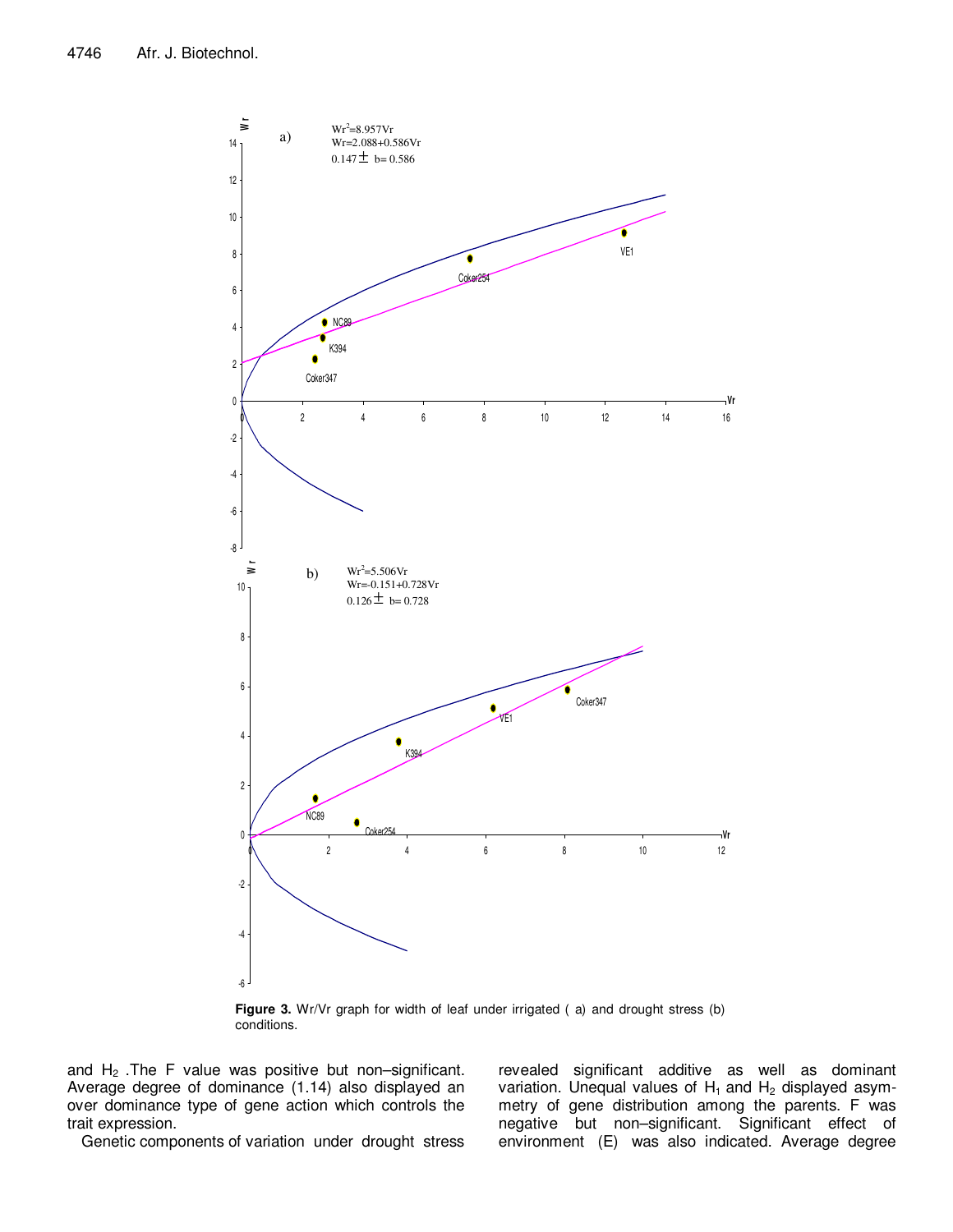

Figure 4. Wr/Vr graph for leaf area index under irrigated (a) and drought stress (b) conditions.

ofdominance (2.30) indicated an over dominant type of gene action for plant height under drought condition. Graphical presentation of the data (Figure 5) also depicted an over dominant type of gene action controlling plant height under both conditions. The regression line cut the Wr axis below the origin in both cases. These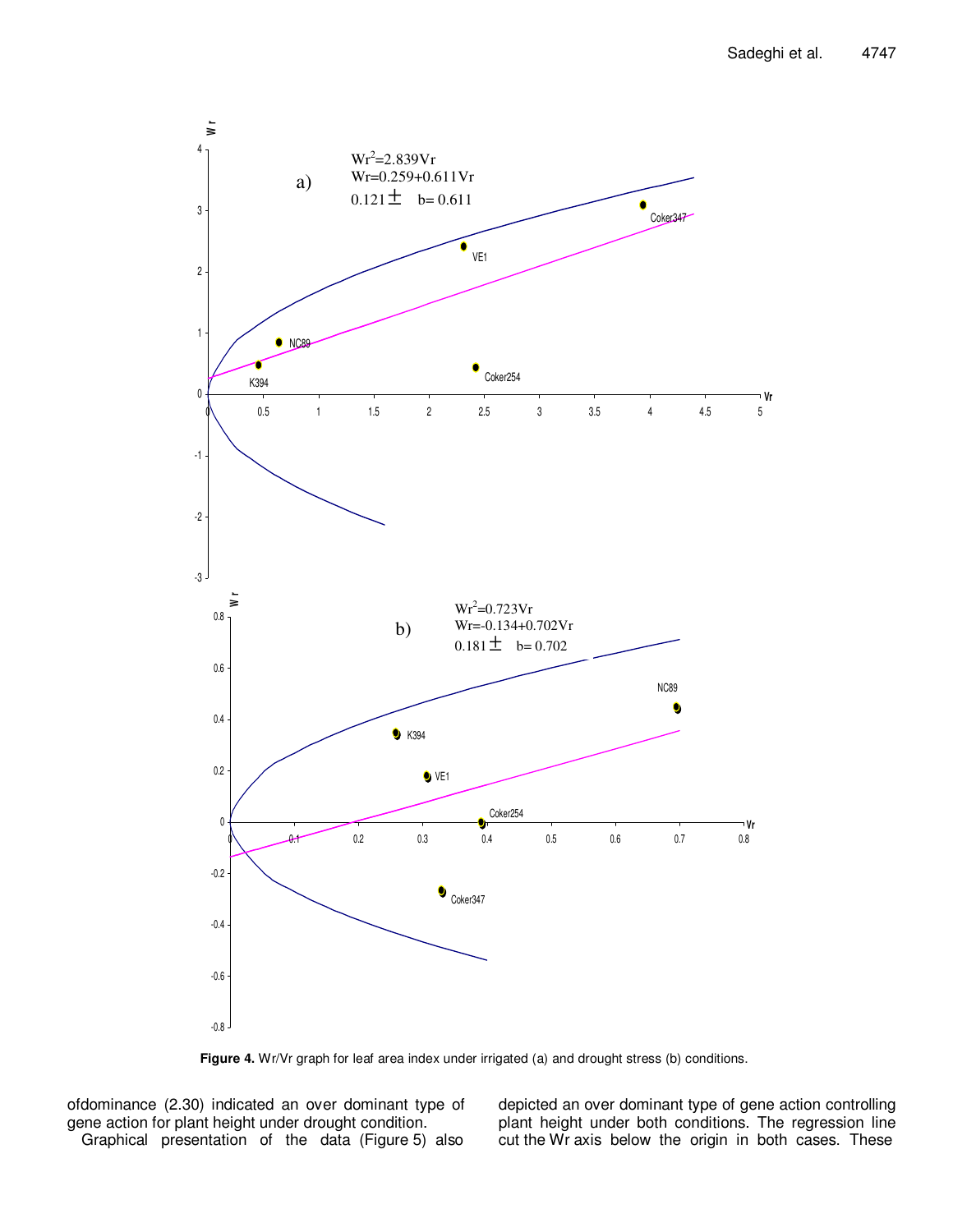

**Figure 5.** Wr/Vr graph for plant height under irrigated (a) and drought stress (b) conditions.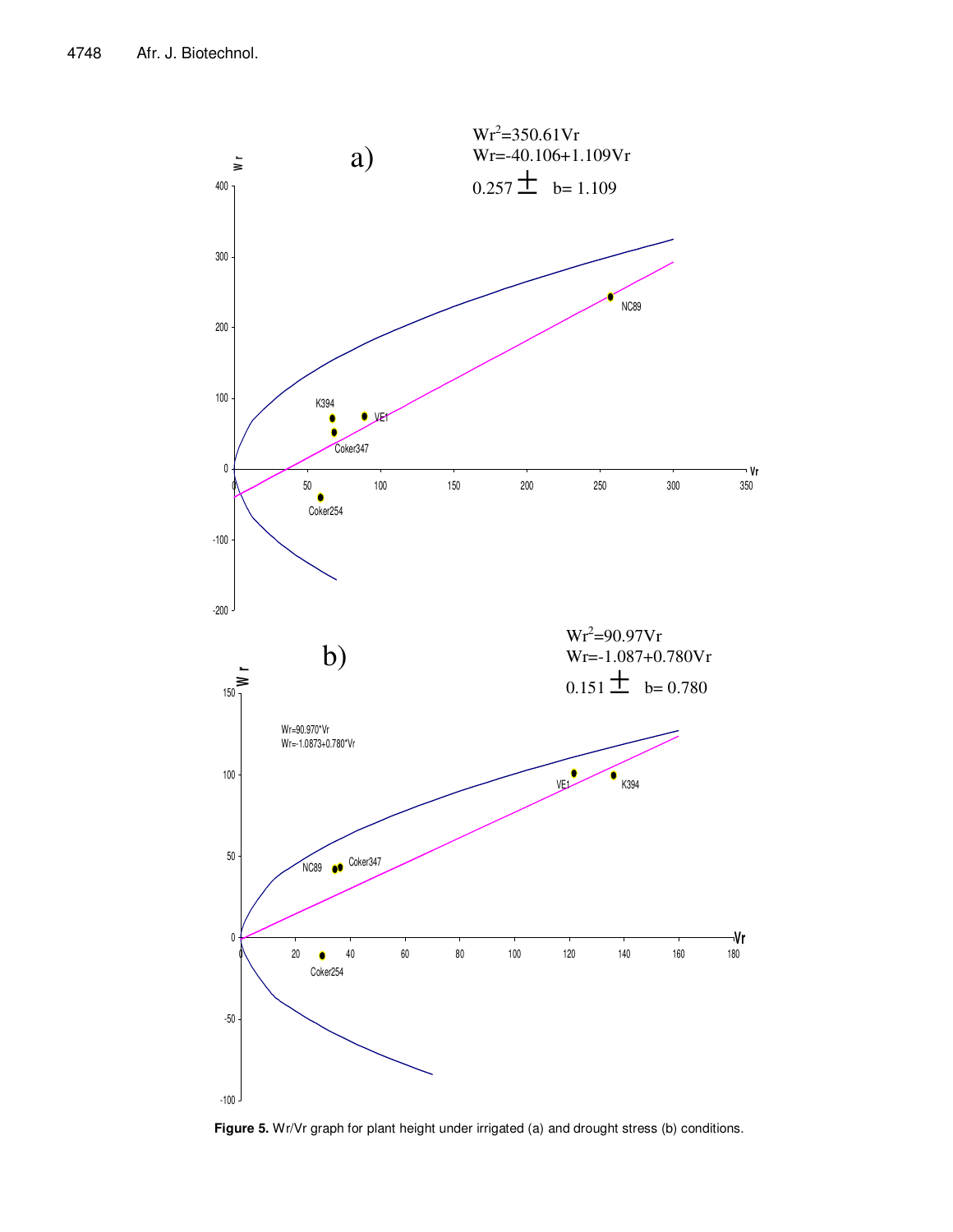

**Figure 6.** Wr/Vr graph for dry leaf yield under irrigated (a) and drought stress (b) conditions.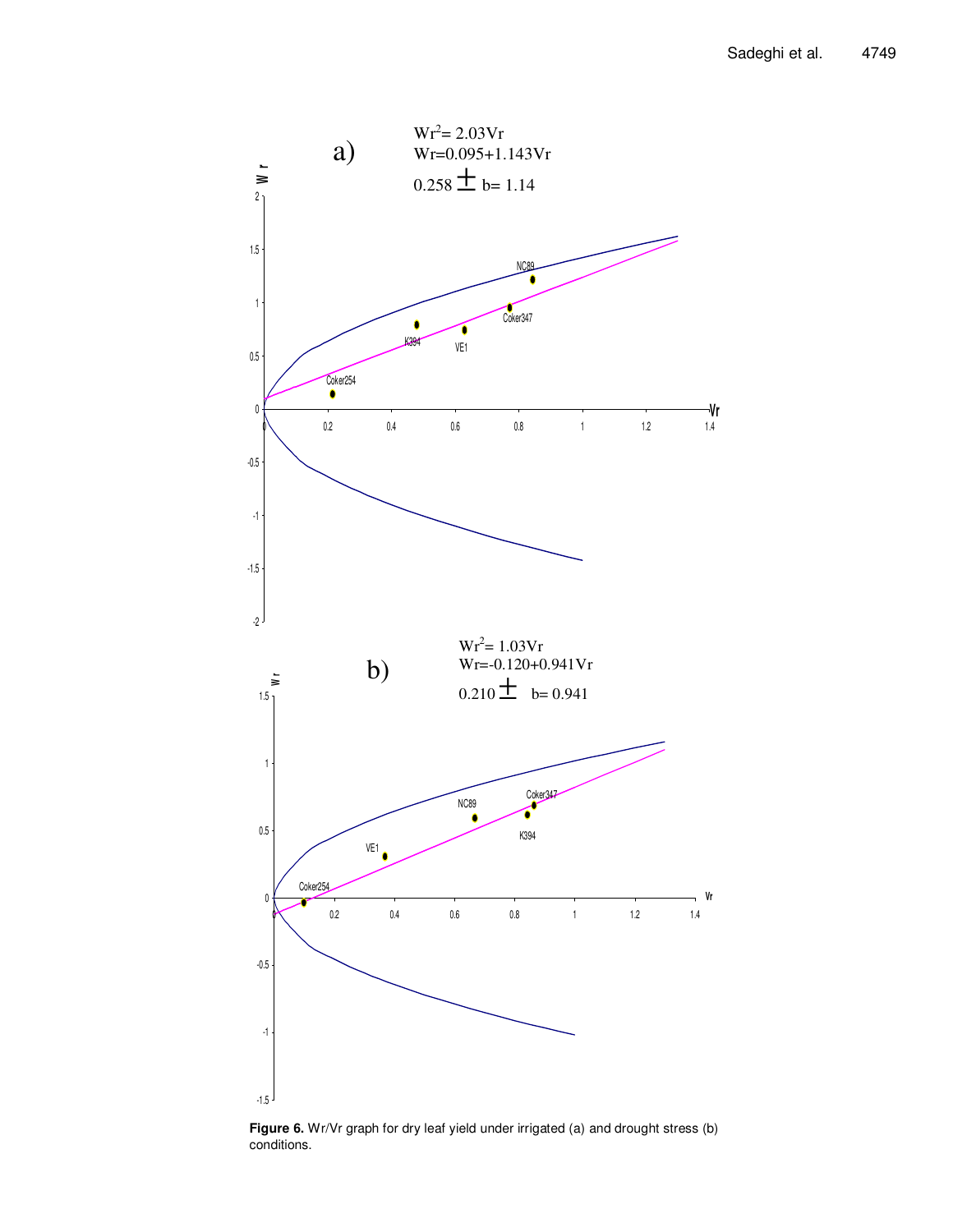results are in agreement with the findings of Gupoyl et al. (1987), and Chang and Shyu (1991) who also reported an over dominant gene action. However, Pan (2001) reported a partial dominance for the plant height under irrigated as well as drought stress conditions while Ukai (1991) reported complete dominance for this trait. Distribution of array points displayed that under irrigated condition (Figure 5a) genotype Coker254 and K394 contained the most dominant genes for plant height while NC89 had the minimum number of dominant genes. In the case of drought stress, (Figure 5b) Coker254 and NC89 contained the highest dominant genes and k394 had the lowest dominant genes.

# **Dry leaf yield**

Estimation of genetic components of variation (Table 3) for dry leaf yield under irrigated condition revealed significant D and H effects. Unequal H components indicated unequal distribution of dominant and recessive genes among the parents. The F component was negative but non-significant. Significant effect of the environment was also indicated. The average degree of dominance (0.76) indicated an additive type of gene action controlling the dry leaf yield. The estimation variation' s components under drought stress condition revealed non–significant additive effects but significant dominant effects. Unequal values of  $H_1$  and  $H_2$ represented the dissimilar distribution of dominant and recessive genes among parents. The value of F was negative and significant. Significant influence of environment was also indicated. The average degree of dominance (1.26) indicated an over dominance type of gene action.

Graphical analysis of the data under irrigated conditions (Figure 6a) displayed that the intercept of the regression line was positive showing an additive type of gene action, while under drought stress condition (Figure 6b), the intercept of the regression line was negative displaying an over dominant type of gene action. The additive gene action for dry leaf yield was also reported by Shoaei and Honarnejad (1996) and Chen (2000). However, an over dominance gene action was reported by Ogilivie and Kozumplik (1995). Distribution of array points under irrigated condition (Figure 6a) depicted that the genotypes Coker254 contained maximum dominant genes while NC89 with farthest distance to the origin had the least dominant genes. Under drought stress condition (Figure 6b), the genotype Coker254 had the maximum number of dominant genes while the minimum numbers of dominant genes were observed in Coker347.

# **Conclusions**

The overall results indicate the influence of environmental

change on the expression of some traits and the genetic constitution of parental genotypes. The average degree of dominance indicate that over dominance gene action for width of leaf under irrigated conditions changed to additive gene action under drought while additive gene action for dry leaf yield and leaf area index under irrigated conditions changed to over dominance under drought. On the other hand, graphical analysis revealed that addictive action of genes for dry leaf yield and leaf area index under irrigated conditions changed to over dominance under drought. It was observed that parental genotypes shifted their positions in the graphs from recessive to dominant or vice versa, showing different genetic constitution for the same trait in response to environmental change. However, it also revealed gene action, because some characters remained the same over the environments. Moreover, the study of genotypes with similar constitution under both conditions showed that they contain stable genes for those particular characters and may prove useful in future breeding strategies.

The importance of  $G \times E$  (genotype  $\times$  environment interaction) became evident which may limit the possibilities of selection for quantitative traits like dry leaf yield and leaf area index, width of leaf, etc. This emphasizes the need of testing the selected material over different sites and locations for stable performance.

### **REFERENCES**

- Butarac J, Beljo J, Gunjaca J (2004). Study of inheritance of some agronomic and morphological traits in burley tobacco by graphic analysis of diallel cross. Plant Soil Environ. 50(4): 162 -167.
- Chang EY, Shyu CC (1991). Study of the general and specific combining ability in flue–cured, Burley and Turkish tobacco. Taiwan Tob. 513: 1-9.
- Chen SY (1992). Genetic studies of leaf yield and nicotine content in Nicotiana tabacum L. Taiwan Agriculture Quarterly., 8 (3): 124- 132.
- Gopinath DM, Ramanarao VV, Subrahmanyam M, Narayana CL (1996). A study of diallel crosses between varieties of Nicotiana tabacum L. for yield components. Euphytica, 15: 171-178.
- Gupoyl B, ventura EB, Rivera RL (1987). Diallel cross and combining ability in burley tobacco. Tob Sci. 87: 240-245.
- Hayman BI (1954). The analysis of variance of diallel tables. Biometrics, 10: 235-244.
- Hayman BI (1954a). The theory and analysis of diallel crosses. Genet. 39: 789- 809.
- Jinks JL (1954). The analysis of continuous variation in a diallel cross of Nicotiana rustica varieties. Genetic, 39: 767-788.
- Korubin A, Mattreskim M (2002). Mode of inheritance of some more important morphological characteristic in tobacco varieties and their diallel crosses. Tob Sci. 25(2): 125-134.
- Legg PD, Collins GB (1996). Genetic parameters in Burley populations of Nicotiana tabcum L. Tobacco International, 173 (3): 33-41
- Marani A, Sachs Y (1991). Heterosis and combining ability in a diallel cross among nine varieties of oriental tobacco. Crop Sci. 6: 19-22.
- Newaz M, Nizam Uddin A (1992). Gene effects and nature of inheritance. Tob Sci. 8: 16-24.
- Ogilivie LS, Kozumplik VF (1995). Genetic analysis of quantitative characters in cigar and pipe tobacco. Tob Sci., 22: 73- 82.
- Pan J (2001). The analysis of hetrosis and inheritance of some agronomic characters of flue–cured tobacco. Tob Sci., 7: 17-22.
- Pandeya RS, Dirks VA, Poushinsky G, Zilkey BF (1985). Quantitative genetic studies in flue–cured tobacco (Nicotiana tabacum L.). Can. J. Genet. Cytol. 25: 336–345.